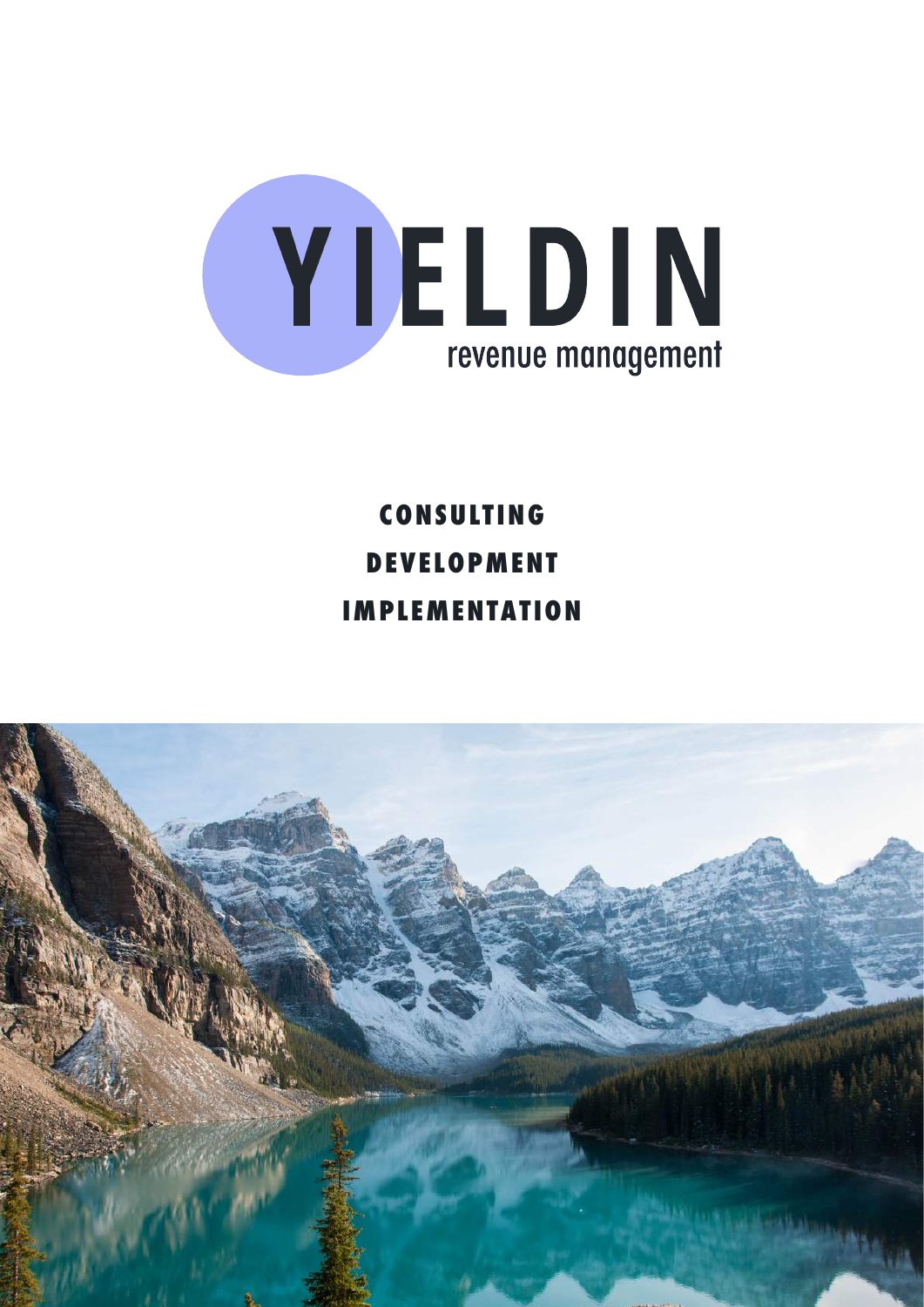

We are Revenue Management (RM) experts and passionate. Together, we want to make revenue increase a general concern in the organization.



**AUDIT**

We put our RM expertise and passion at your service so that the Audit we deliver meet fully your expectations.

Our strongest asset is our Audit Tool. It shows clearly any revenue opportunity loss due to either dilution or spill. The results are accessible via an interface dedicated to either analysts, RM managers or Top Management.

Contact us and ask for a free audit of one of your route.



### **CONSULTING**

We support your RM team in adjusting the processes to the RM tools. When necessary, we develop additional tools in order to fill some gaps. We have the ability to run temporarily the RM for you on some sample routes and set up new strategies and tactics which can be later on transmitted to the team.

If you need support in creating you RM department or in improving it, if you need advices for adapting to some market changes or if you want to find some improvement leverages, please contact us.

### **DEVELOPMENT**

From simple but smart reporting to strategic and dynamic pricing and RM solutions, from B2B innovative pricing to ancillary revenue optimization, we are agile enough to develop with you, stage by stage, the solution you need.

# - 02 - **MISSIONS**

**Advise, design 01 and deliver price oriented decision support solutions** **Help our clients extract the intelligence from market dynamics**

**Integrate transparent 03Revenue Management and pricing decisions with management strategy**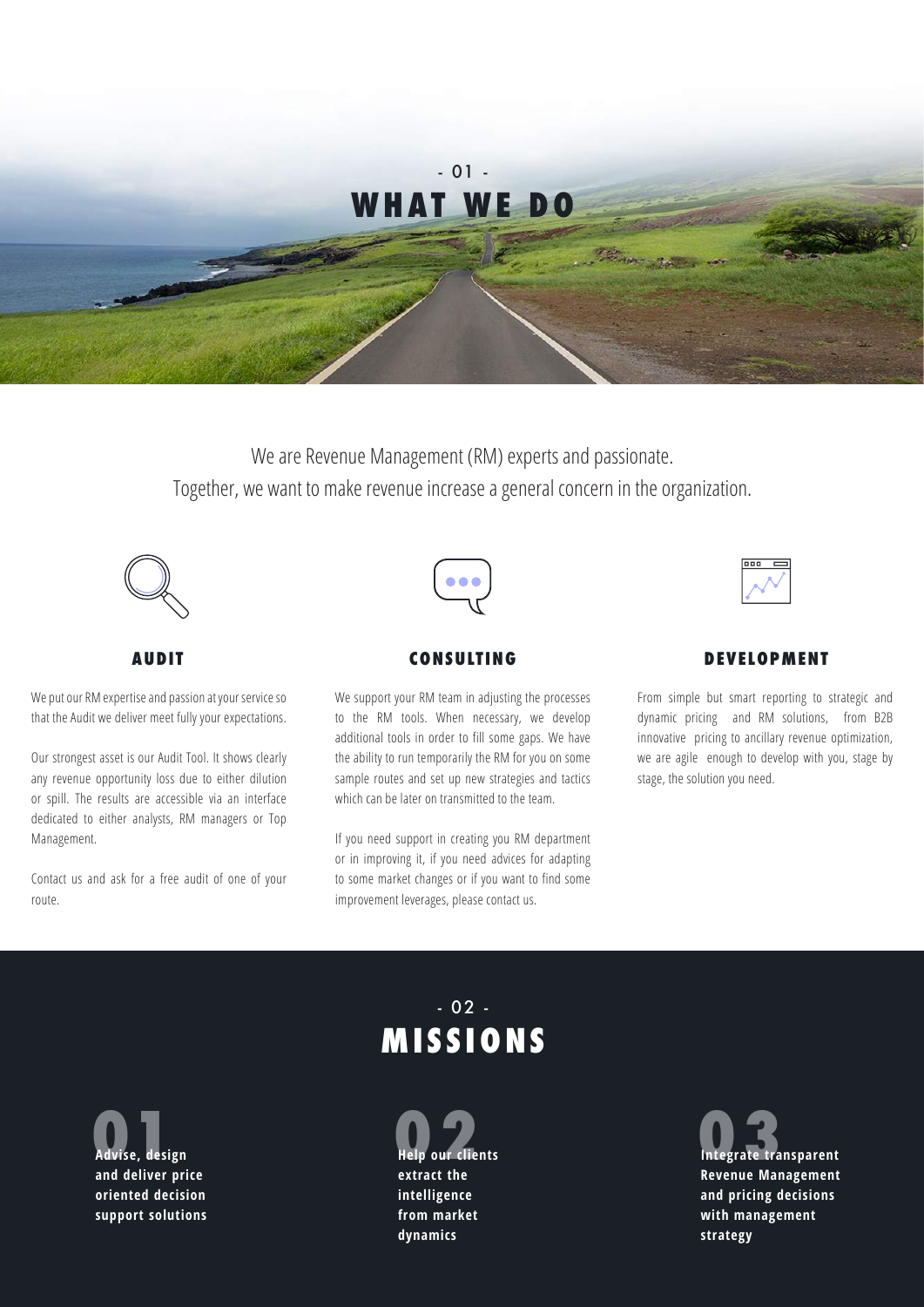Yieldin's vision of Revenue Management is regrouped in three main points. Our goals and expertise have enabled us to create a system that meets our vision of RM.





## **EXPERTISE**

Our expertise in various sectors applicable to RM brought us to the conclusion that if RM still needs to rely on solid math algorithms, RM systems can't be black boxes anymore, they have to be understood by everyone, from RM Analysts, to Commercial and Top Managers.

RM decisions used to rely only on internal factors such as Demand Forecast, Fares and Inventory. Nowadays, external factors have everyday more their importance as demand becomes increasingly volatile and competition prices tend sometimes to be hysterical.



### **GOALS**

YIELD, as a mean to profitability, is not the property of the Revenue Management department; it belongs to all. Our solutions are logical enough to be understood but also flexible enough to adapt to fast moving environment and strategies. Together with our clients we bring the focus on the yield, profitability based on revenue. We build smart reports, but also design dynamic and strategic Pricing tools. WE INCREASE YOUR REVENUE.



### **SYSTEM**

Therefore, we decided to create systems that take decisions according to both internal and external factors. Our systems are reactive enough to adapt themselves to any change on the market place. They are able to take into consideration some top management strategic decisions. Because of market instability, we do not think that the quality of RM systems recommendations should rely only on perfect accuracy of demand forecast. Thus, systems should put the stress on market logics and search for evidences of either revenue dilution or demand spill.

We are looking for perfect symbiosis between our systems and their users, as it is between an airline pilot and his aircraft. We believe analysts should be able to drive the system themselves, or set it up in full automatic. In case the manual pilot is on, users should be able to lean on powerful warnings.